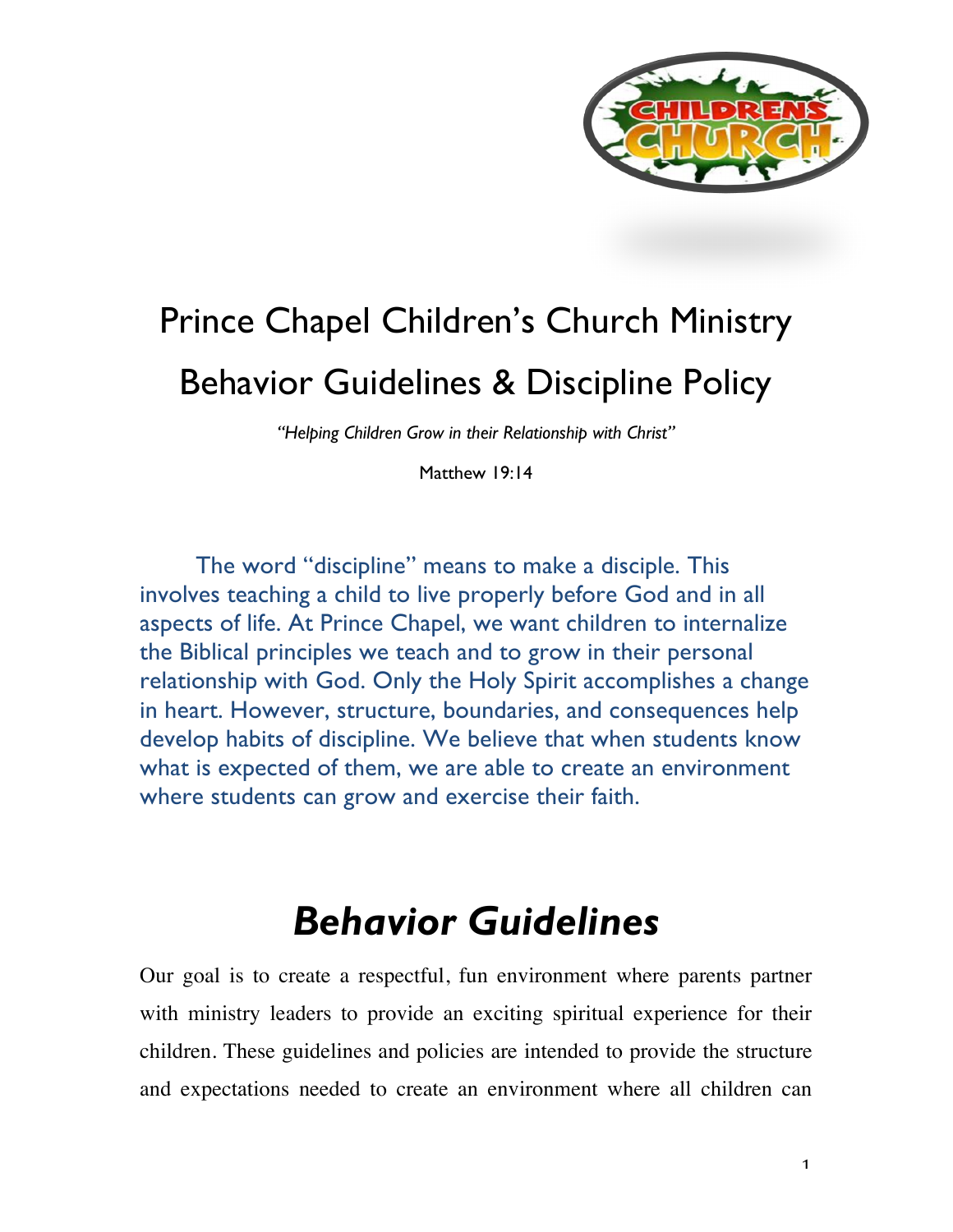safely enjoy Prince Chapel's children's church ministry programming. Children are expected to follow these behavior guidelines at all times:

## **Be respectful of the teacher, assistants, volunteers, classmates, and self.**

"Here is my command. Love each other, just as I have loved you." John 15:12

### **Treat others the way youwant to be treated.**

So in everything, do to others what you would have them do to you. Matthew 7:12

## **Use kind words.**

But the fruit of the Spirit is love, joy, peace, patience, kindness, goodness, faithfulness, gentleness and self-control. Galatians 5:22-23

## *Discipline Policy*

Appropriate behavior is defined as a cooperative spirit on the part of the child. Inappropriate behavior is defined as any action that chronically disrupts the learning process or is an act of willful disrespect. Inappropriate behavior will be addressed by a children's church leader and will be handled in a manner as outlined in the Discipline Policy.

If redirection of behavior and restatement of the expectations do not correct the misbehavior, the following steps will be taken.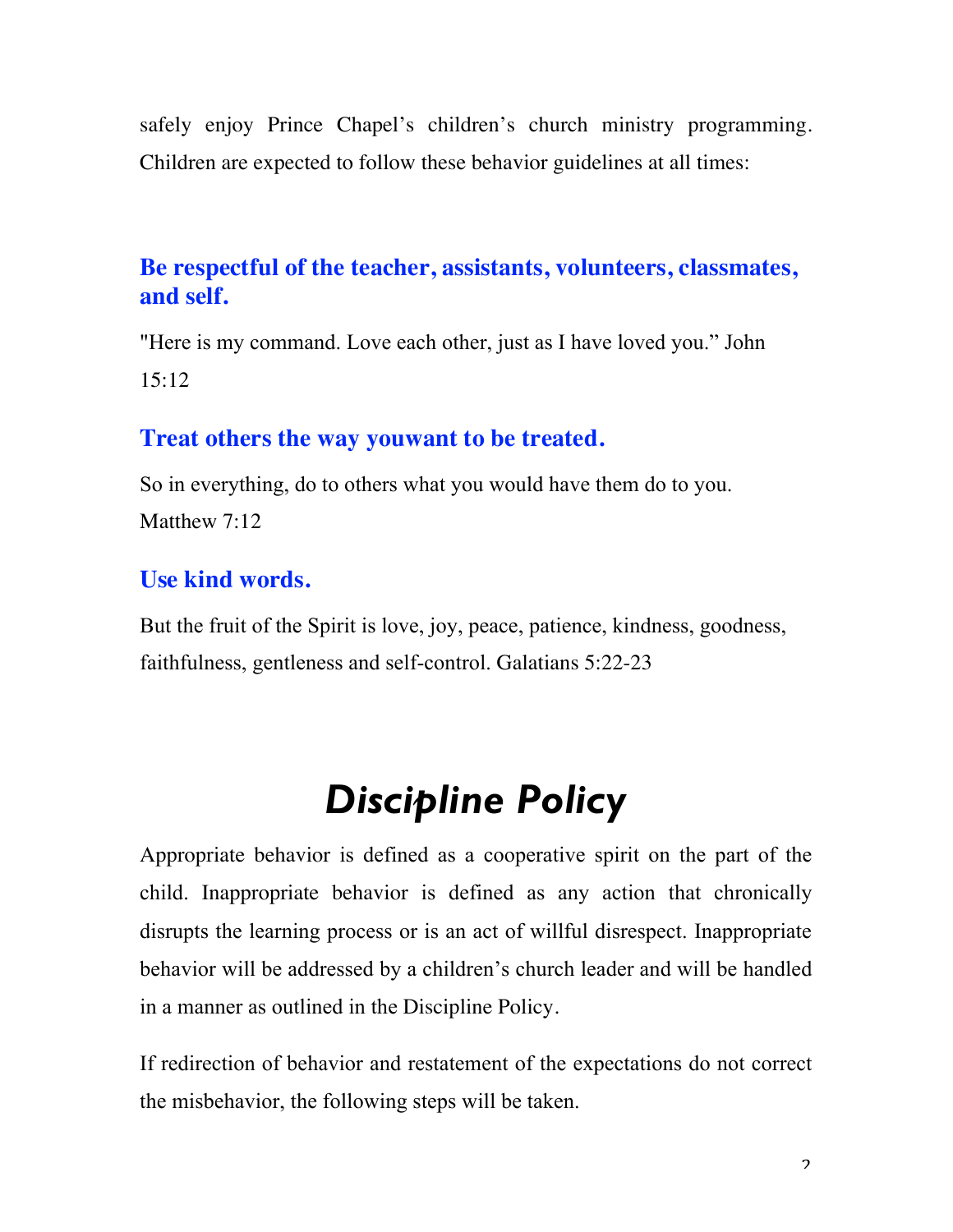#### 1st occurrence = Verbal Warning

The child will be separated from other children and verbally made aware of the inappropriate behavior by a children's ministry leader. The leader will clearly define to the child how to alter the behavior so that it is acceptable.

#### 2nd occurrence = Time Out

The leader or volunteer will separate the child from the class. The teacher will remind the child of the inappropriate behavior. The child will then be required to sit separate from the rest of the class, but in full view of the leader, for a period of time equal to the child's age in minutes.

## 3rd occurrence = Speak with Children's Church Leader

One of the Children's Church Ministry Leaders will speak with the child in the hallway or vestibule, explaining the consequences for continued poor behavior. The child will be reminded that their parents will be notified.

## **Parent Involvement**

#### **Parent Notification**

The Teacher will make the decision whether or not a parent needs to be notified during service, after the service/at pick-up, or via phone call later in the day. Our goal is to talk to the parent in a private location, in person and after the service when possible. Parents will be notified every time their child's behavior results in their removal from standard activities. A meeting with the parent, child, and Teacher may be requested to discuss solutions. If steps 1-3 are a common occurrence, the Teacher may ask the parent to attend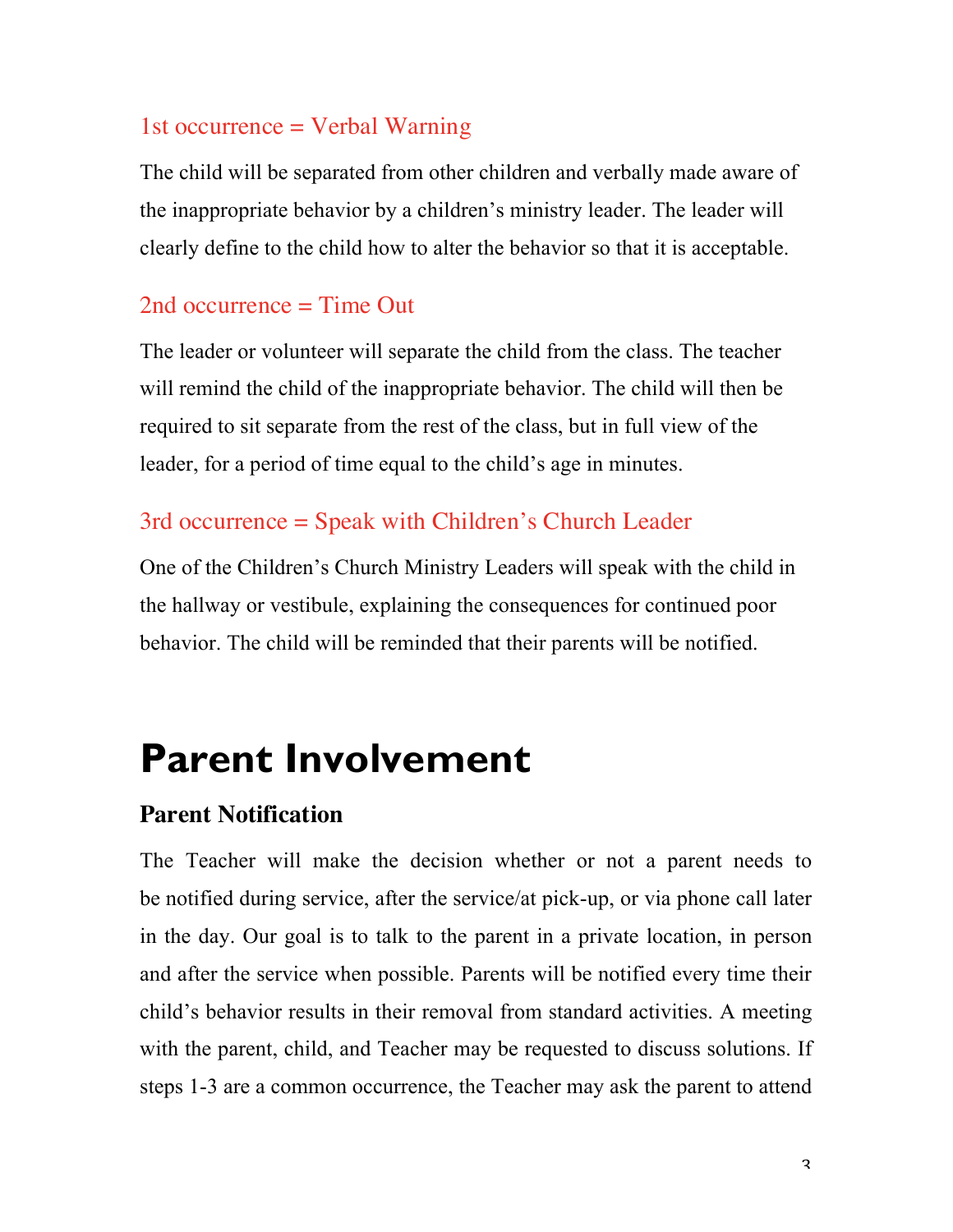children's church and/or events with their child for a determined period of time.

## **Attention Parents!**

Placing your child into any of Prince Chapel CME Church Children's Ministry activities signifies your acceptance of this policy. Only discipline as outlined in this policy may be administered as deemed necessary by the Children's Church ministry staff. We encourage you to join our Children's Church ministry as we partner with parents to discipline—and disciple— the children God has entrusted to us!